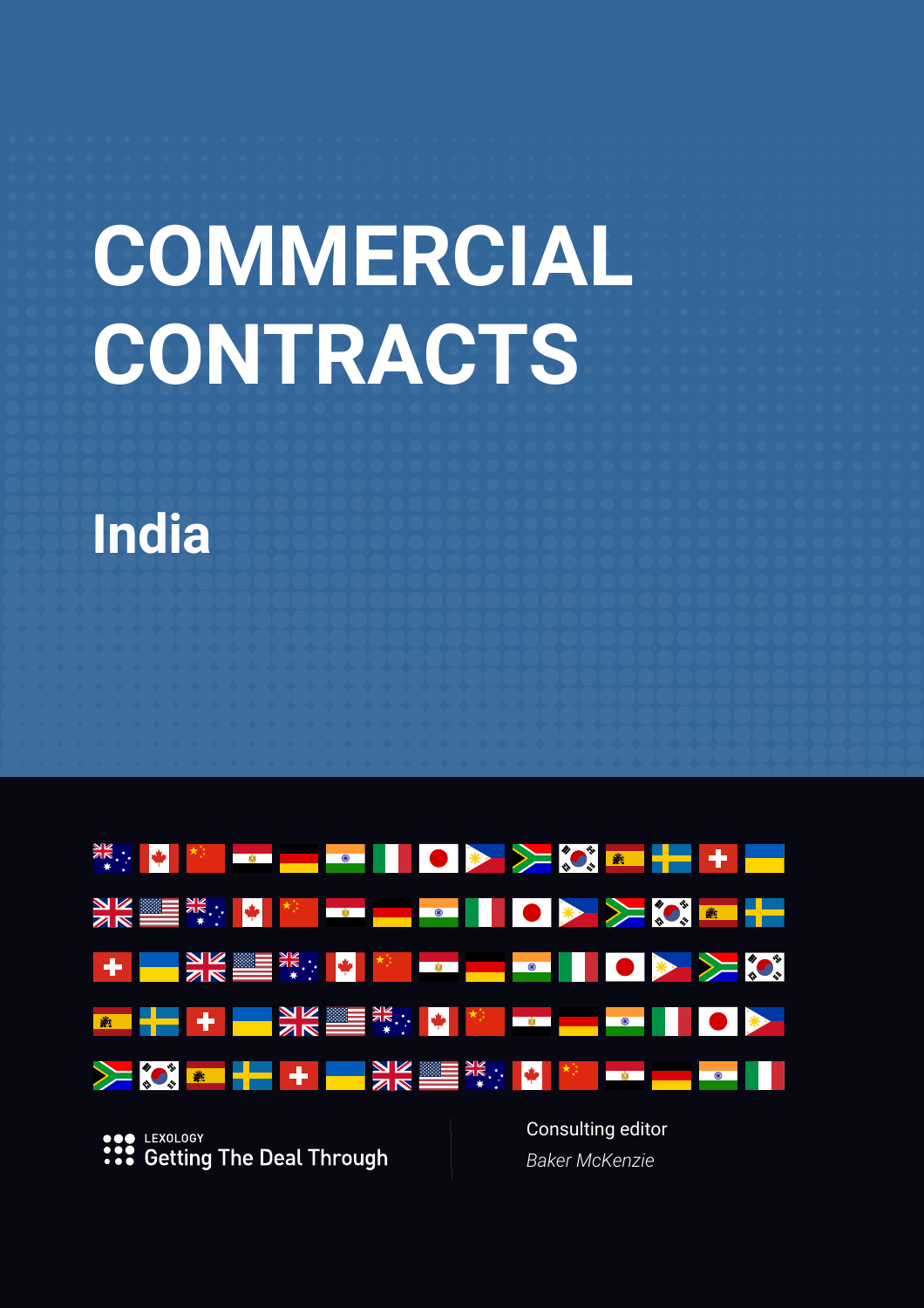# **Commercial Contracts**

Consulting editors

**Duncan R. Reid-Thomas**

*Baker McKenzie*

Quick reference guide enabling side-by-side comparison of local insights, including contract formation; statutory controls and implied terms; limitation of liability; payment terms; contract termination; subcontracting, assignment and third-party rights; dispute resolution considerations; enforcement; available remedies and recent trends.

# Generated 02 March 2022

The information contained in this report is indicative only. Law Business Research is not responsible for any actions (or lack thereof) taken as a result of relying on or in any way using information contained in this report and in no event shall be liable for any damages resulting from reliance on or use of this information. © Copyright 2006 - 2022 Law Business Research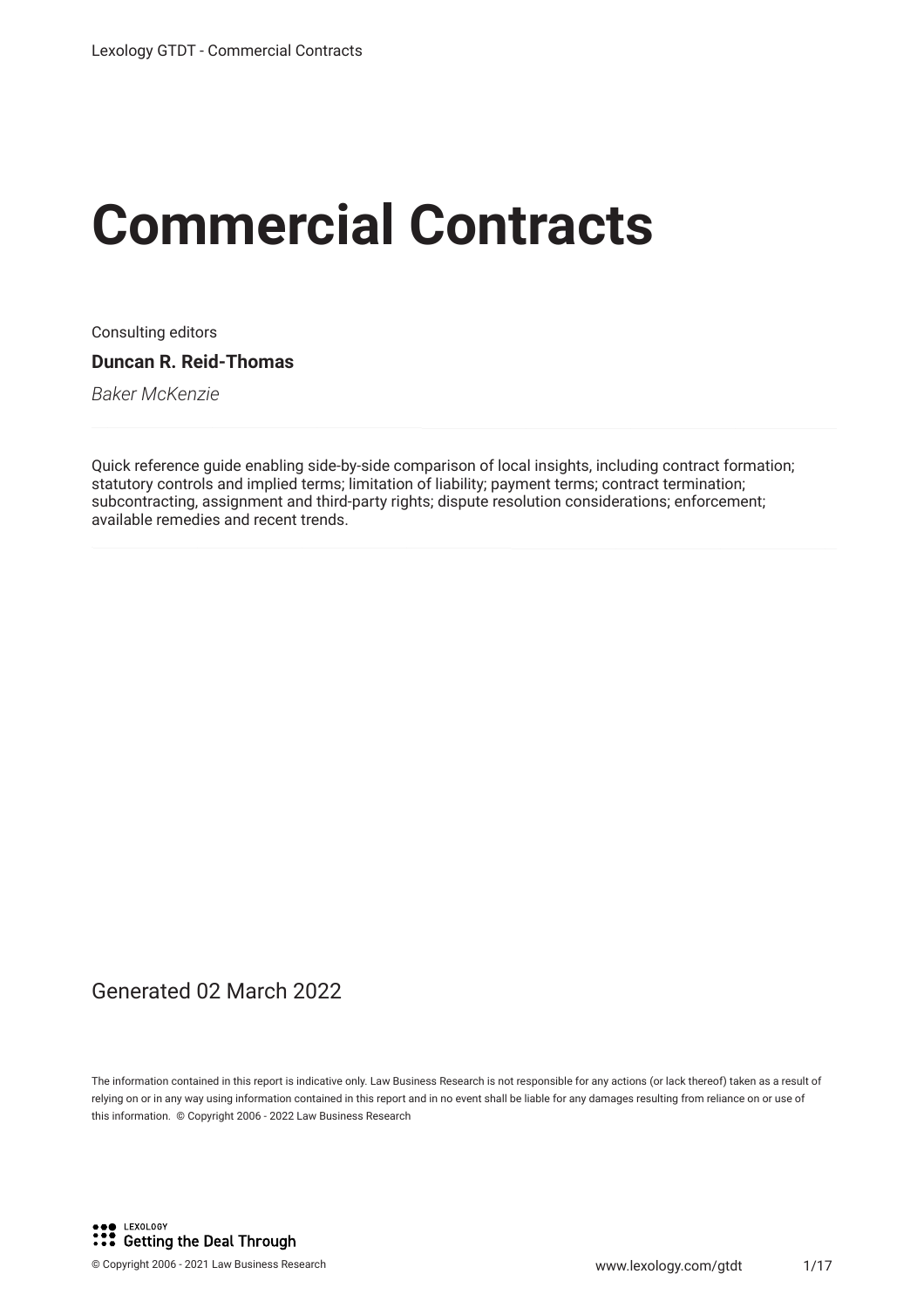# **Table of contents**

# **CONTRACT FORMATION**

**Good faith in negotiating 'Battle of the forms' disputes Language requirements Signatures and other execution formalities**

# **STATUTORY CONTROLS AND IMPLIED TERMS**

**Controls on freedom to agree terms Standard form contracts Implied terms Vienna Convention Good faith in entering and performing** 

# **LIMITING LIABILITY**

**Prohibition on exclusions and limitations Financial caps Indemnities Liquidated damages**

# **PAYMENT TERMS**

**Statutory time limits on payments Late payment interest Civil penalties**

# **TERMINATION**

**Implied terms Notice period Automatic termination on insolvency Termination for fnancial distress Force majeure**

# **SUBCONTRACTING, ASSIGNMENT AND THIRD-PARTY RIGHTS**

**Subcontracting without consent Statutory rules Assignment of rights and obligations**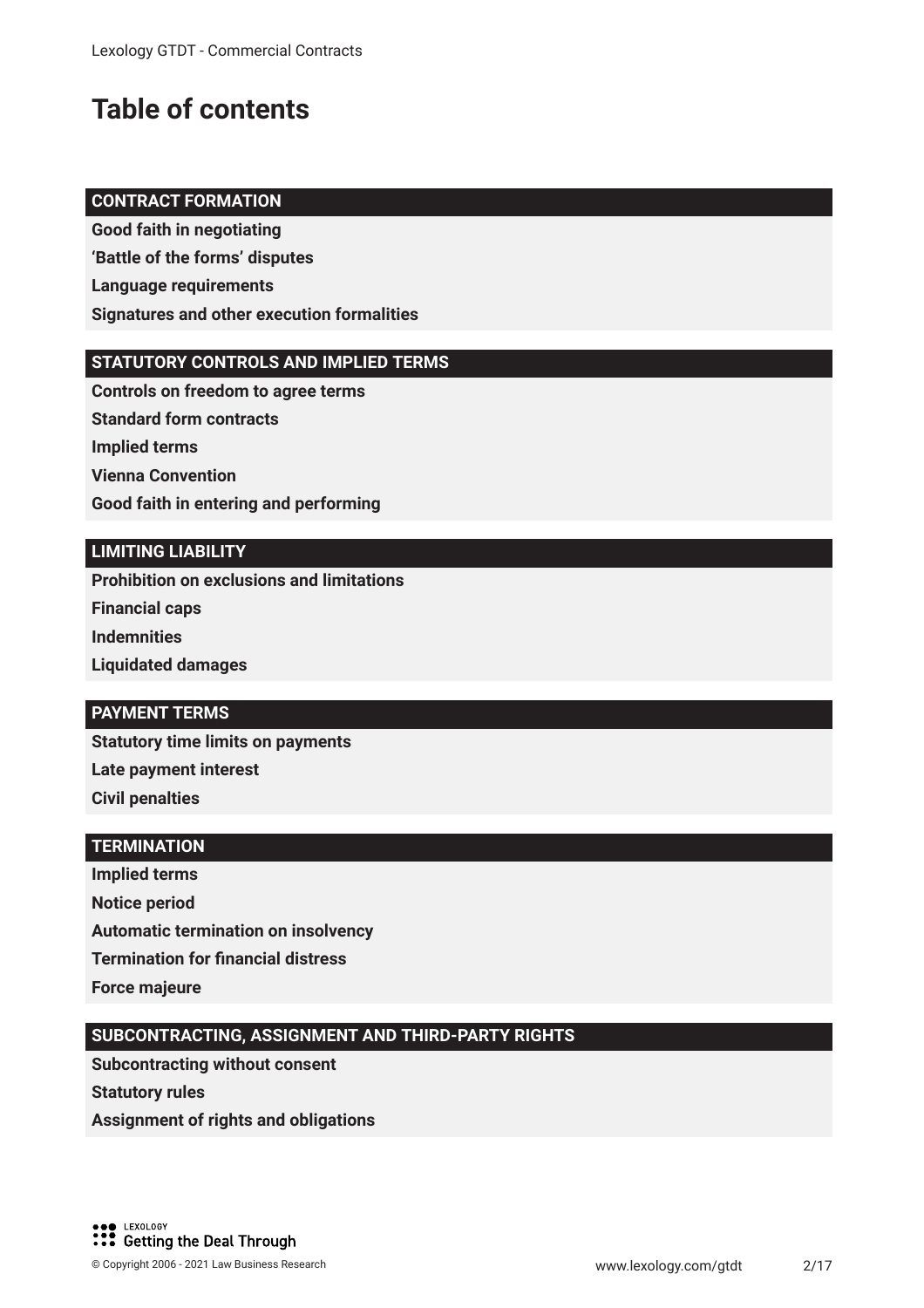# **Enforcement by a third party**

# **DISPUTES**

**Limitation periods**

**Choice-of-law clauses**

**Efficiency of the local legal system** 

**New York Convention**

# **REMEDIES**

**Available remedies**

# **UPDATE AND TRENDS**

**Recent developments**

**Coronavirus**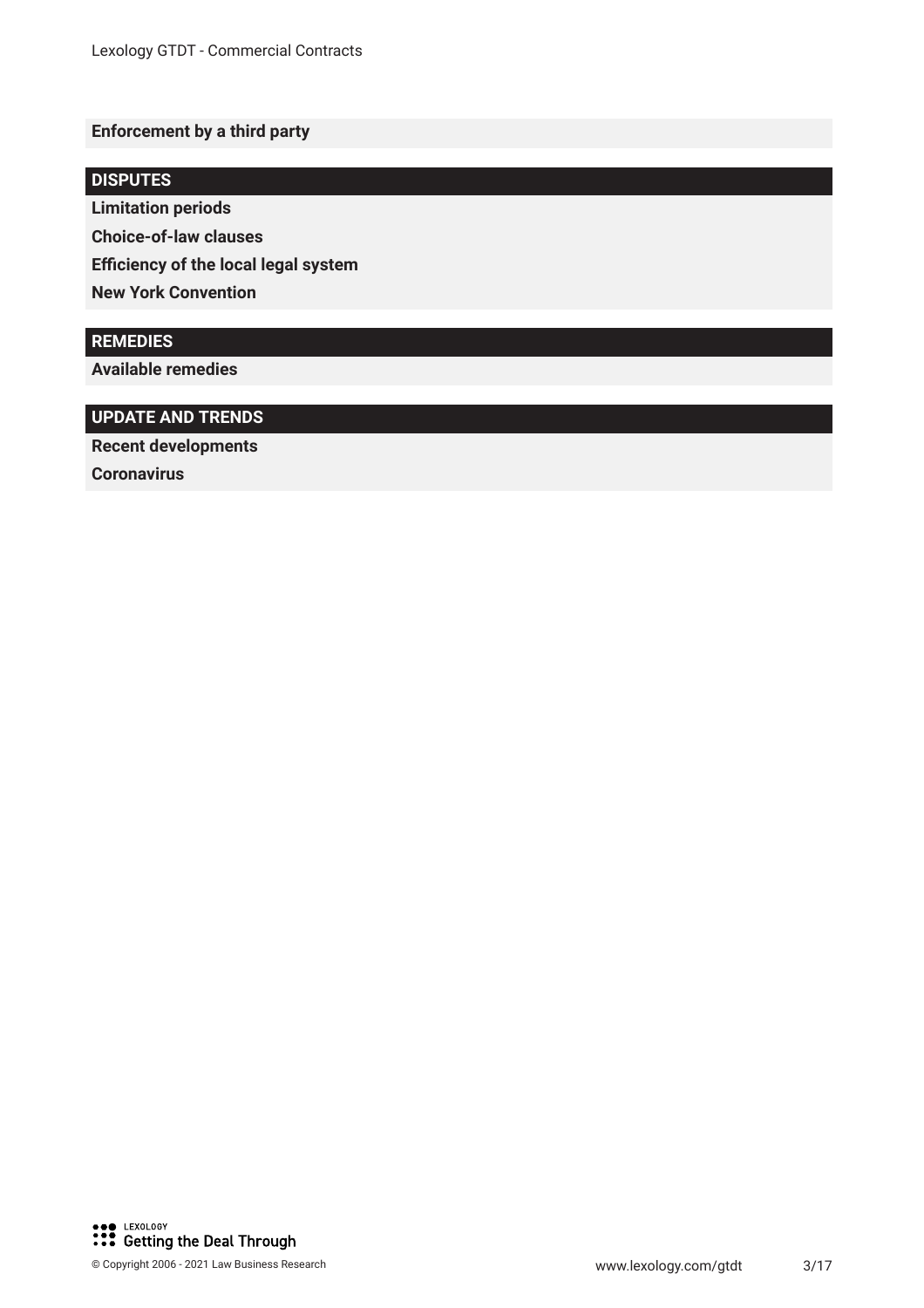# **Contributors**

# India



**Dipti Lavya Swain** dipti.swain@hsalegal.com *HSA Advocates*



**Mishthi Seth** mishthi.seth@hsalegal.com *HSA Advocates*

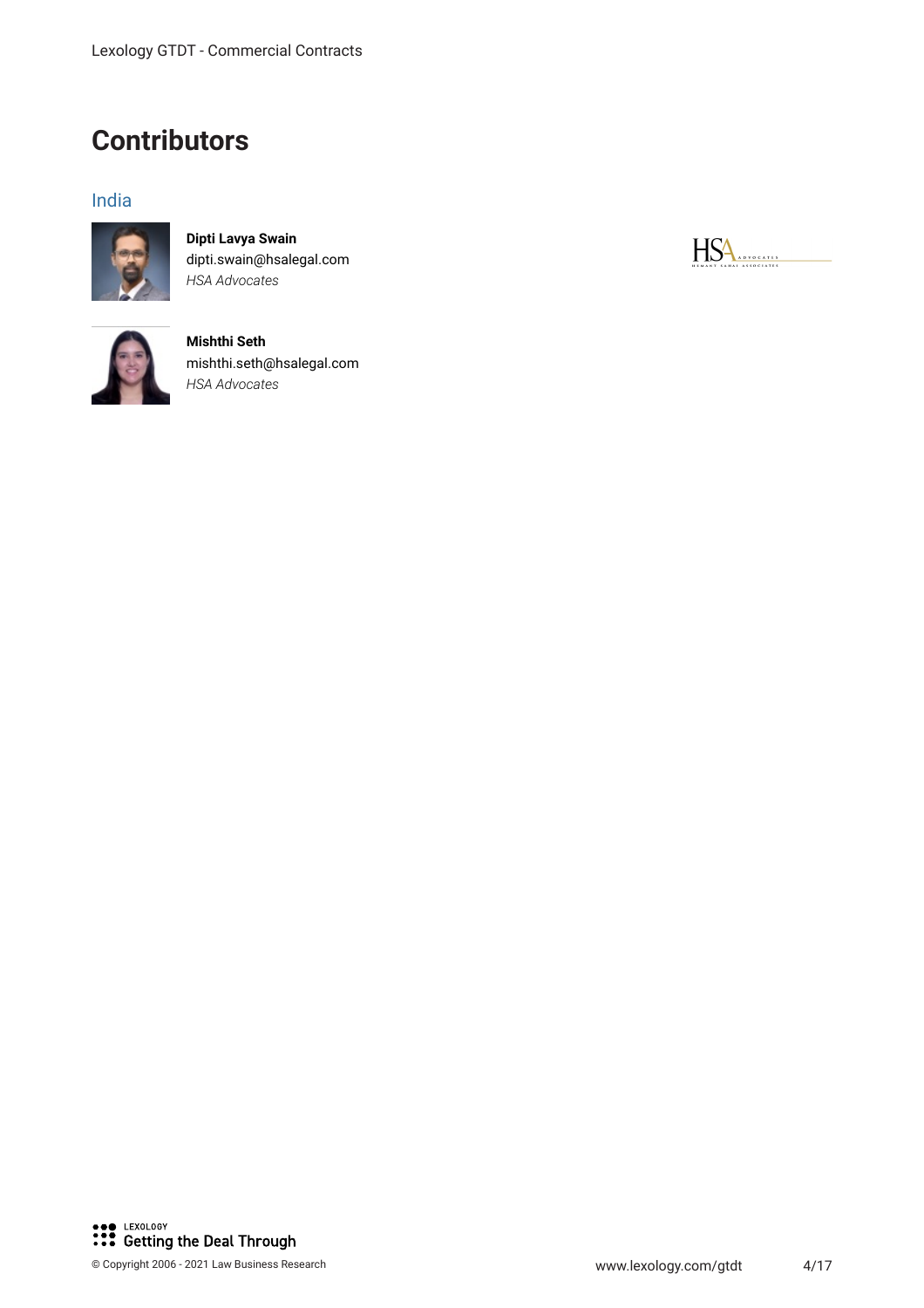# **CONTRACT FORMATION**

# **Good faith in negotiating**

Is there an obligation to use good faith when negotiating a contract?

There is no strict prescription or mandate under the Contract Act 1872 (ICA) to use good faith when negotiating a contract; however, there may be other requirements under other laws that may cast an indirect obligation depending on the sector, such as under certain employer–employee relationships and insurance transactions. Many contracts use language admitting or casting obligations relating to good faith.

*Law stated - 01 January 2022*

# **'Battle of the forms' disputes**

How are 'battle of the forms' disputes resolved in your jurisdiction?

Owing to awareness, the number of battle of forms disputes has seemingly reduced; however, it is still present in variant forms in businesses. Courts have used different mechanisms and relied on the provisions of the ICA and common law principles. Indian courts have also relied on several interpretations of international conventions, such as the United Nations Convention on Contracts for the International Sale of Goods, the UNIDROIT Principles of International Commercial Contracts and the United Nations Commission on International Trade Law.

*Law stated - 01 January 2022*

# **Language requirements**

Is there a legal requirement to draft the contract in the local language?

There is no strict mandate for a specifc language; however, contracts are usually drafted in English for the convenience of the parties. A contract may also be drafted in the vernacular language or a common language of the parties.

*Law stated - 01 January 2022*

# **Signatures and other execution formalities**

In what circumstances are signatures or any other formalities required to execute commercial contracts in your jurisdiction? Is it possible to agree a B2B contract online (eg, using a click-toaccept process)? Does the law recognise the validity of electronic and digital contract signatures? If so, how are they treated in comparison to wet-ink signatures?

Indian contract law recognises written, executed and even verbal agreements as valid contracts; however, executed contracts provide evidential value in case of any future disputes. In cases of larger and high-value contracts, including commercial contracts, execution of the contract is highly recommended. Those contracts must pay a stamp duty under applicable stamp laws, which is calculated on the basis of various factors, as applicable.

It is possible to agree and execute a B2B contract online or any electronic contracts in accordance with the provisions of the Information Technology Act 2000 . These electronic contracts may be in various forms, such as click-wrap contracts (eg, requires clicking 'I agree' or 'I accept' or 'Ok') and shrink-wrap contracts (eg, buyer or licensor agreement with a product or service availed).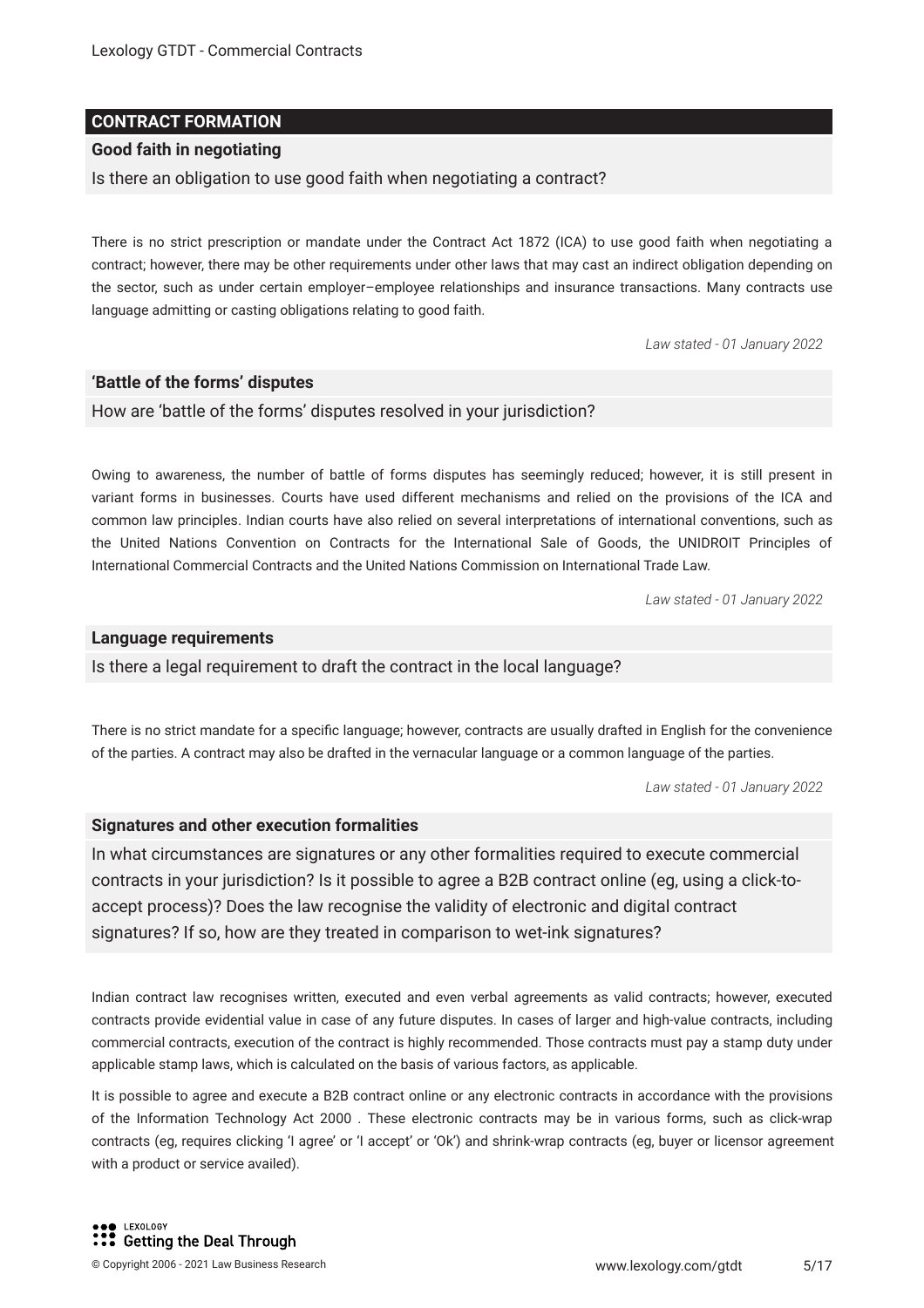Indian law recognises and allows the use of electronic and digital signatures. It holds contracts formed through electronic means as valid and enforceable.

*Law stated - 01 January 2022*

# **STATUTORY CONTROLS AND IMPLIED TERMS**

### **Controls on freedom to agree terms**

Are there any statutory or other controls on parties' freedom to agree terms in contracts between commercial parties in your jurisdiction?

Commercial contracts are primarily governed under the Contract Act 1872 and the Specifc Relief Act 1963 , which lay down the essentials of a valid contract and the requirements for a contract to be legally enforceable. Those essentials are inclusive of offer and acceptance, intent of the parties, lawful consideration, competency of parties and 'free consent'. It is pertinent that the parties' freedom to agree to the terms of the contract is not curtailed by any unwarranted coercion, undue infuence, fraud or misrepresentation.

*Law stated - 01 January 2022*

# **Standard form contracts**

Are standard form contracts treated differently?

Standard form contracts are valid contracts with a consistent set of terms formulated for generic parties. These are commonly used for ensuring equal bargaining strength among parties that ensures fairness, and often organisations with greater bargaining power use this process to incorporate favourable clauses. The treatment of a standard contract depends solely on the circumstances, nature and terms of the contract and dispute; however, albeit with certain exceptions, courts in India have generally affirmed the validity of standard contracts as long as the key ingredients of a valid contract are in compliance.

*Law stated - 01 January 2022*

#### **Implied terms**

What terms are implied by law into the contract? Is it possible to exclude these in a commercial relationship?

Generally, depending on the subject matter of the content of the contract being executed, whether commercial or otherwise, various terms may apply, including the provisions of law in the absence of specifc mentions of particular terms or aspects.

In case of product-related sale-purchase contracts, manufacturers of those products must provide product warranties, whether implied or expressed in the sale contract. In a sale contract, unless a different intention is specifed, the buyer has an implied warranty to enjoy the goods purchased and an implied warranty that the goods shall be free from any charge or encumbrance in favour of any third party not declared or known to the buyer before or at the time the contract was made. Various other terms also apply pursuant to the Sale of Goods Act 1930 .

When the buyer expressly or implicitly makes known to the seller the particular purpose for which the goods are required, there exists an implied warranty and implied condition that the goods shall be a reasonable ft for such purpose, free from any defects, whether manufactured or latent.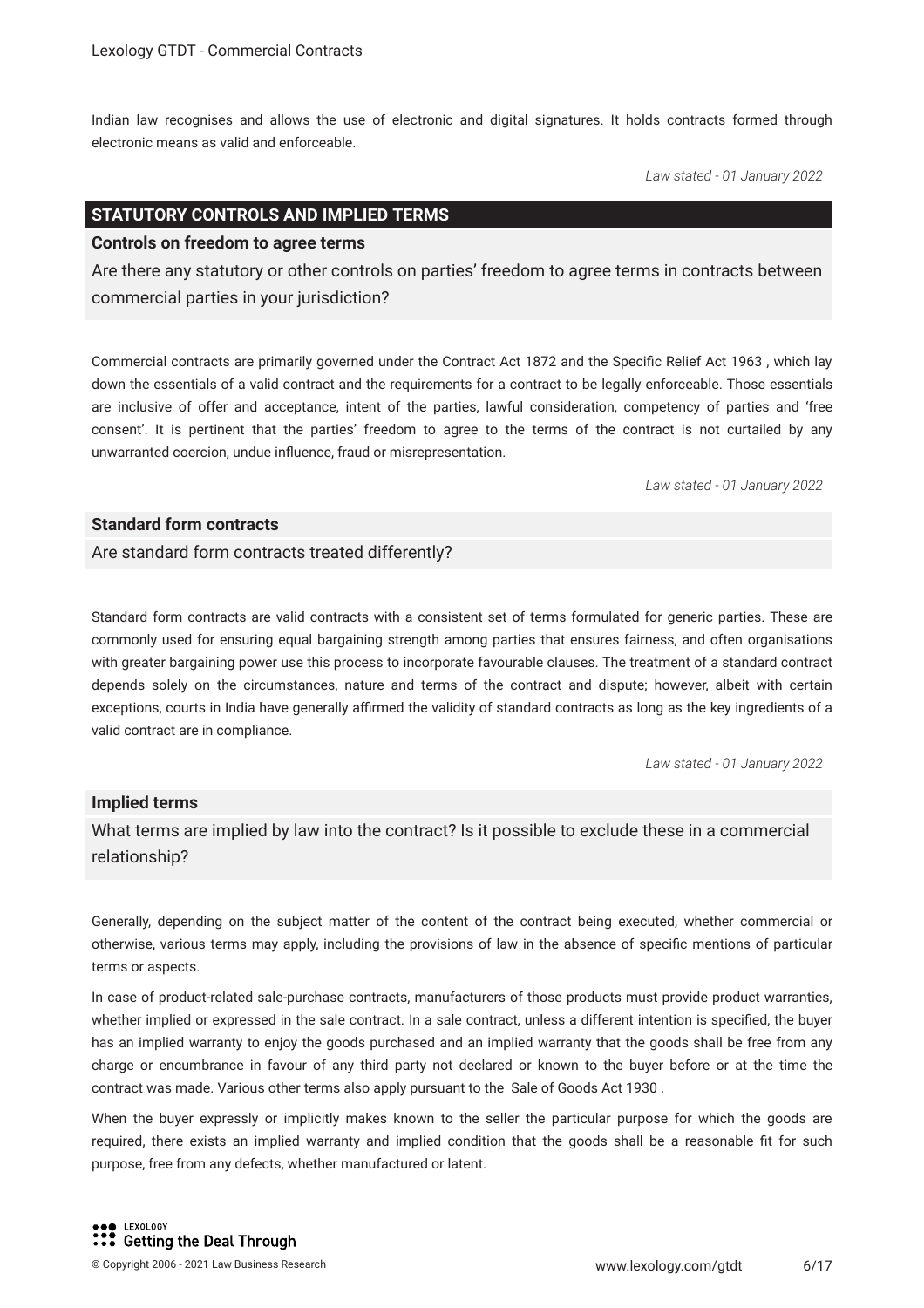It is possible to exclude certain terms in a commercial relationship; however, they may have effect and apply even if they are not added in the contract, depending on the nature of the product, and owing to specifc governing laws.

*Law stated - 01 January 2022*

# **Vienna Convention**

Is your jurisdiction a signatory to the United Nations Convention on Contracts for the International Sale of Goods (the Vienna Convention)?

No, India is not a signatory to the Vienna Convention; however, on various occasions, Indian courts have relied on and referred to the provisions and articles of the Convention.

*Law stated - 01 January 2022*

# **Good faith in entering and performing**

Is there an obligation to use good faith when entering and performing a contract?

There is no strict mandate for the parties to use good faith when entering and performing a contract, unless specifed in any other applicable law. For example, insurance contracts in India are governed under the doctrine of 'utmost good faith', which binds the parties to the contract to disclose all material information at the time of entering into the contract; thus, it is advisable that parties to a contract use good faith when entering and performing a contract.

*Law stated - 01 January 2022*

# **LIMITING LIABILITY**

# **Prohibition on exclusions and limitations**

What liabilities cannot be excluded or limited by a supplier in a contract?

When the customer has paid consideration for delivery of the goods, a supplier under a contract cannot restrict its obligation for defaults, defects or manufacturing defects in the products provided. When the buyer expressly or implicitly makes known to the seller the particular purpose for which the goods are required, there exists an implied warranty and implied condition that the goods shall be reasonably fit for such purpose, free from any defects, whether manufactured or latent.

*Law stated - 01 January 2022*

# **Financial caps**

Are there any statutory controls on using fnancial caps to limit liability for breach of contract?

There are no specifc statutory controls for indemnity that are used in covering risks in particular contracts; however, this depends on several factors, such as the nature of the transaction or contract, the terms and conditions between the parties and negotiations between the parties, among other things. This is generally one of the most negotiated clauses; however, similar contracts are seen to have a settled position on liability caps.

*Law stated - 01 January 2022*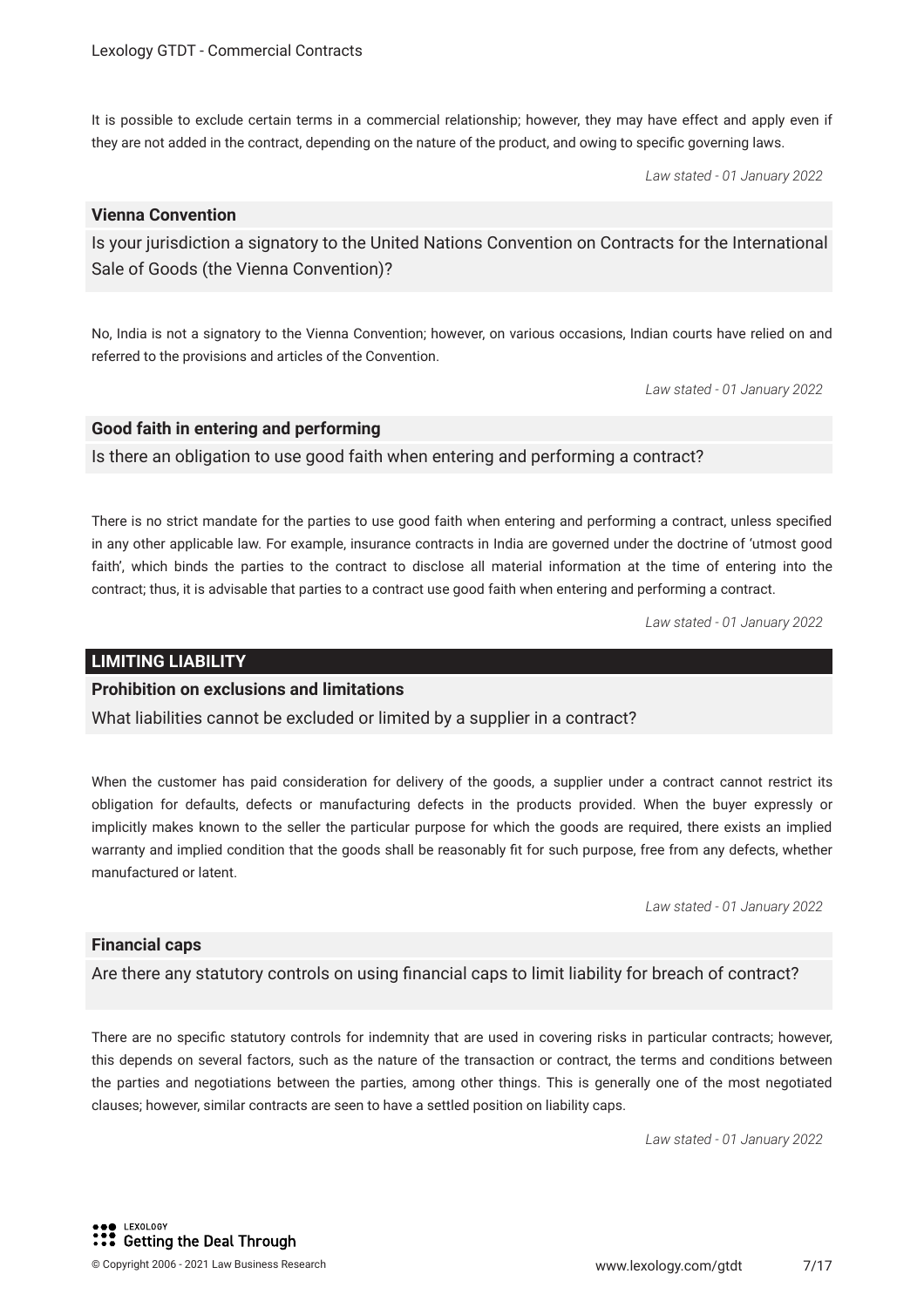# **Indemnities**

Are there any statutory controls on indemnities used to cover liability risks in contracts?

While the statute provides the rights of an indemnity holder when sued, there are no strict mandates or specifc statutory controls on indemnities being used to cover liability risk in a contract. When drafting a contract, the indemnity clause is an integral aspect that is often hotly disputed and negotiated. Close attention must be paid to the language of the clause, and the clause must be worded in a way that determines the parties' indemnifying obligations and the extent of damages in the case of direct or indirect losses.

*Law stated - 01 January 2022*

# **Liquidated damages**

Are liquidated damages clauses enforceable and commonly used in your jurisdiction?

Yes, liquidated damages clauses are enforceable and commonly used in India.

A party may be eligible to claim liquidated damages if it establishes that a loss or damage that is signifcant enough to claim compensation has occurred. Indian courts have often emphasised that liquidated damages in a contract should be a fair and bona fde estimate of the damages arising from the breach, not a mere penalty for a breach.

In some cases, actual liquidated damages awarded by the court have been less than the fxed amount agreed by the parties to the contract.

*Law stated - 01 January 2022*

# **PAYMENT TERMS**

# **Statutory time limits on payments**

Are there statutory time limits for paying invoices? Is it possible to agree a different payment period?

There is no prescribed statutory time limit for the payment of invoices, nor is there a prescription for the manner of payment; the method of payment is determined by mutual agreement and specifed in the contract.

However, there may be provisions and mandates under various provisions – such as taxation law, banking and insurance law, the bank rate of the Reserve Bank of India, etc – that need be checked and verifed for the payment of invoices. In the event that an entity is registered as a micro-, small or medium-sized enterprise, it will receive certain advantages on invoices raised by them on third parties for making payments.

*Law stated - 01 January 2022*

# **Late payment interest**

Is statutory interest charged on late payments? Is it possible to agree a different rate of interest?

There is no statutory mandate for interest on late payments for a contract under contract law; however, other legal provisions may apply for such interest, such as taxation law.

Generally, interest is charged at a rate of anything between 12 to 18 per cent. It is essential that this interest rate is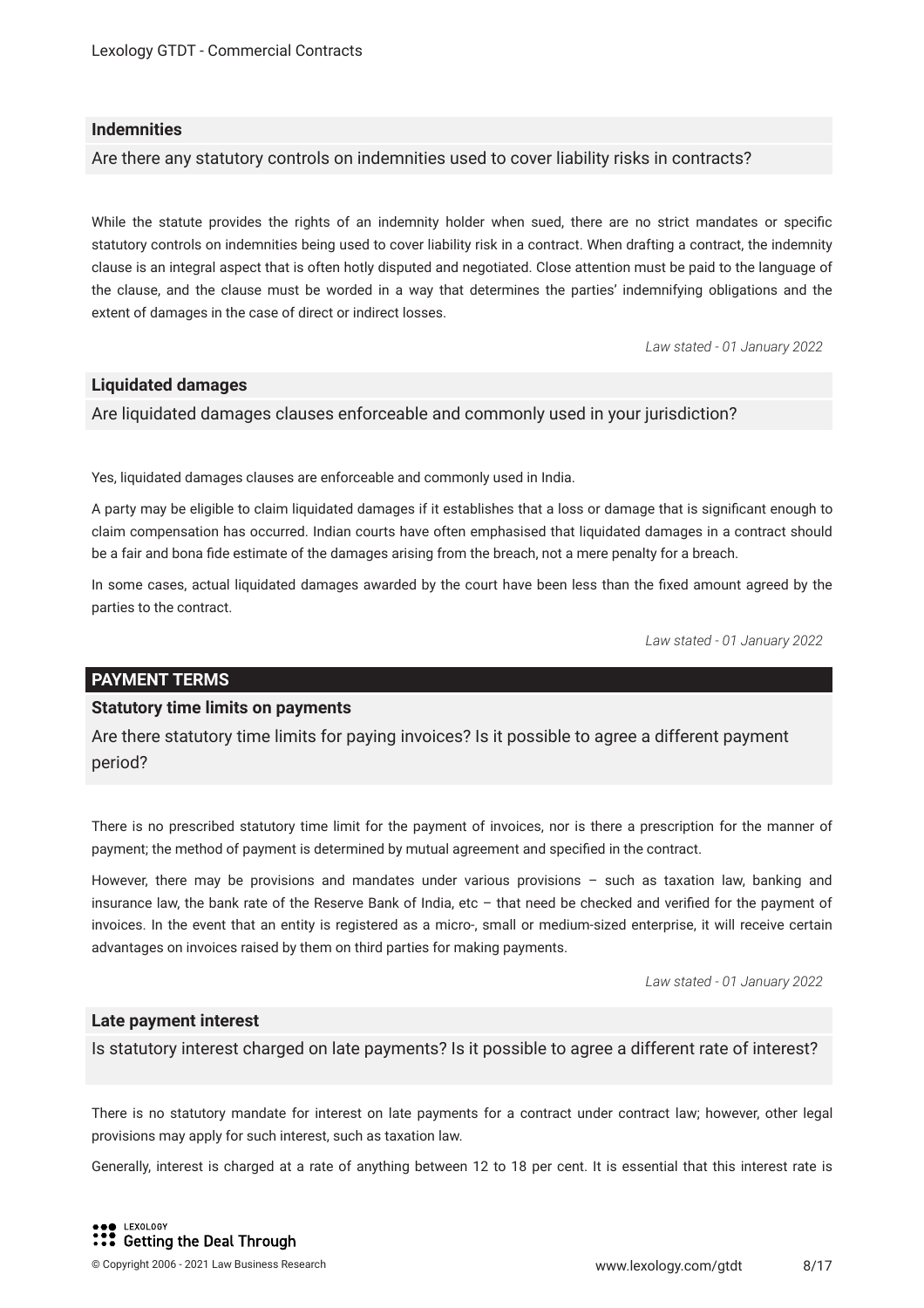reasonable and within the limits of interest rates prescribed by banks. To ensure the same, the courts have struck down excessively high and unreasonable interest rates charged by parties in a contract and have also stated that this chosen rate of interest shall be same for both parties.

*Law stated - 01 January 2022*

# **Civil penalties**

What are the civil penalties for failing to comply with statutory interest rate or late payment of invoices?

There is no statutory mandate or penalty for failing to comply with the statutory interest rate or late payment of invoices in cases of contracts between parties, unless the parties approach the court for a resolution to a dispute. In such a case, the court may analyse and decide the relevance, applicability and amount or severity of the penalty, depending upon the nature, facts and circumstances of the case.

*Law stated - 01 January 2022*

# **TERMINATION**

# **Implied terms**

Do special rules apply to termination of a supply contract that will be implied by law into a contract? Can these terms be excluded or limited by including appropriate language in the contract?

There are no special rules for termination of a supply contract, and depending on the underlying articles of the contract, the Sales of Goods Act 1930 may apply; however, general rules that may lead to termination of a contract are fraud, coercion, undue infuence and impossibility of performance, and in the absence of a specifc rule, the same would also apply to supply contracts. Sometimes, factors such as insolvency and force majeure are also considered in those circumstances.

*Law stated - 01 January 2022*

# **Notice period**

If a contract does not include a notice period to terminate a contract, how is it calculated?

In case of the absence of a notice period, the court may give a decision and advise the parties on the basis of various factors, such as the nature of the contract, the terms and conditions of the contract, the implication of a contract and the circumstances of the case.

*Law stated - 01 January 2022*

# **Automatic termination on insolvency**

Will a commercial contract terminate automatically on insolvency of the other party?

There is no strict mandate that enforces automatic termination of a contract on insolvency of the other party, and such automatic termination is usually subject to the language and terms of the termination clause in the contract. The insolvency law and the courts are vested with the decision-making power to adjudge the course of termination –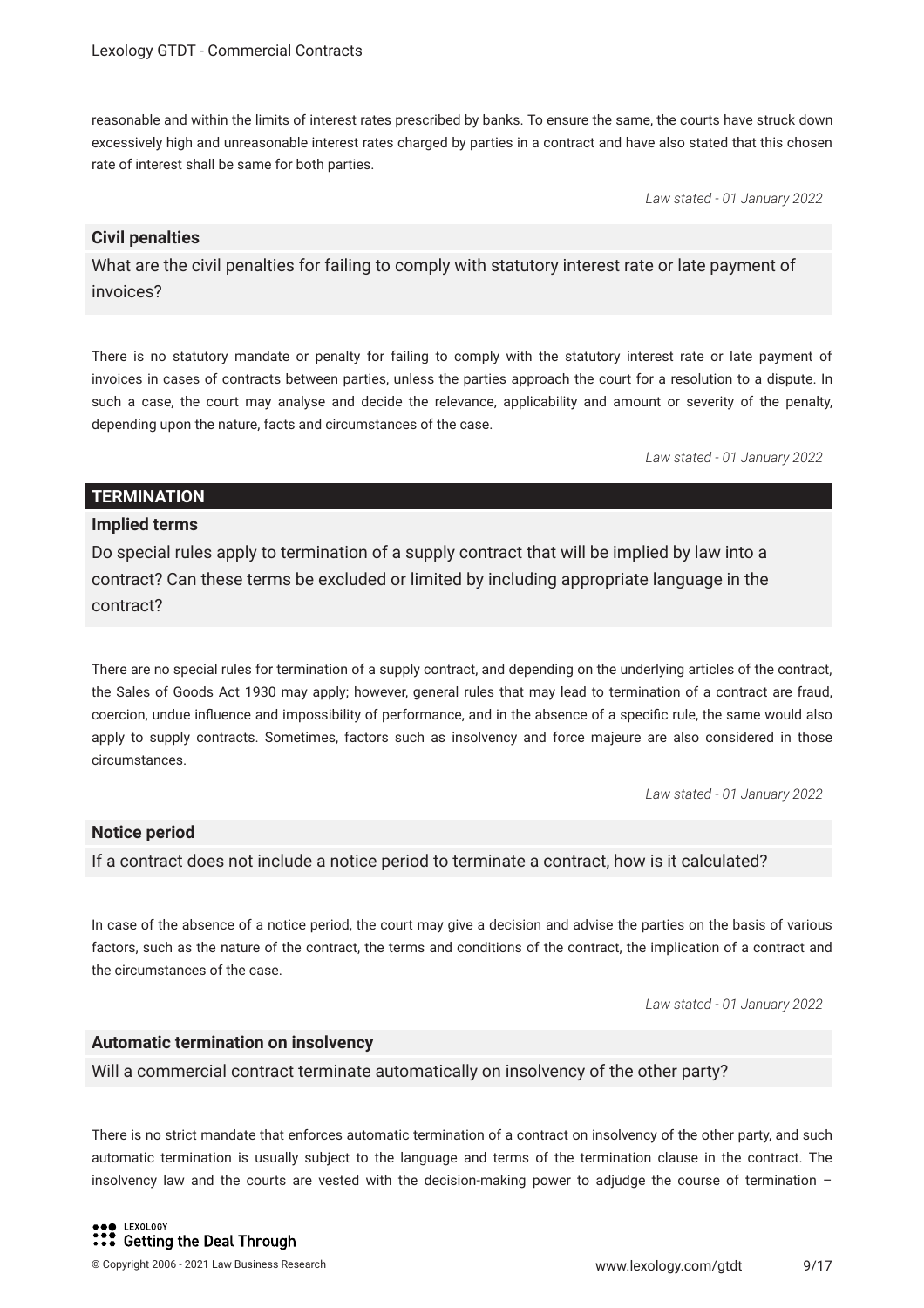whether to provide termination on insolvency - on the basis of the facts and circumstances of the insolvent party and matter.

*Law stated - 01 January 2022*

# **Termination for fnancial distress**

Are there restrictions on terminating a contract if the other party is in fnancial distress?

Unless otherwise specifcally agreed between the parties, there is no statutory restriction on terminating a contract if the other party is in fnancial distress. Business contracts usually provide for contract termination not only for liquidation but also for probable liquidation, winding-up (compulsory or voluntarily), amalgamation, merger, reconstruction, etc, as well as for a change in composition for the beneft of creditors.

*Law stated - 01 January 2022*

#### **Force majeure**

Is force majeure recognised in your jurisdiction? What are the consequences of a force majeure event?

Yes, force majeure events are recognised in India. It has been seen that force majeure clauses are enforced by aggrieved parties on immediate notice of the force majeure event. The onus of the proof for establishing and proving that those circumstances have arisen lies on the aggrieved party.

Another essential ingredient for the enforcement and pursuit of the effects under a force majeure clause is the establishment of the impossibility of moving forward under the current terms of contract. Further, unless agreed by a specifc law, depending on the circumstances and terms of the contract, occurrence of a force majeure event may result in extension of the term of the contract, termination on extended force majeure, suspension or discharge of obligations.

*Law stated - 01 January 2022*

# **SUBCONTRACTING, ASSIGNMENT AND THIRD-PARTY RIGHTS**

#### **Subcontracting without consent**

May a supplier subcontract its obligations under the contract without seeking consent from the other party?

Unless specifed or expressly denied by the terms of the contract, a supplier may subcontract its obligations under the contract without seeking consent from the other party; however, it is recommended that the subcontractor enter into the agreement specifying the details of the work to be performed, the rights and duties of the supplier and the subcontractor, consideration, termination, etc, to avoid any future legal issues or disputes.

Generally, for larger projects or engineering, procurement and construction contracts, the provision or clause for subcontracting is restrictive and either allows subcontracting only with the approval of the owner or allows only subcontractors from a pre-approved list of personnel.

*Law stated - 01 January 2022*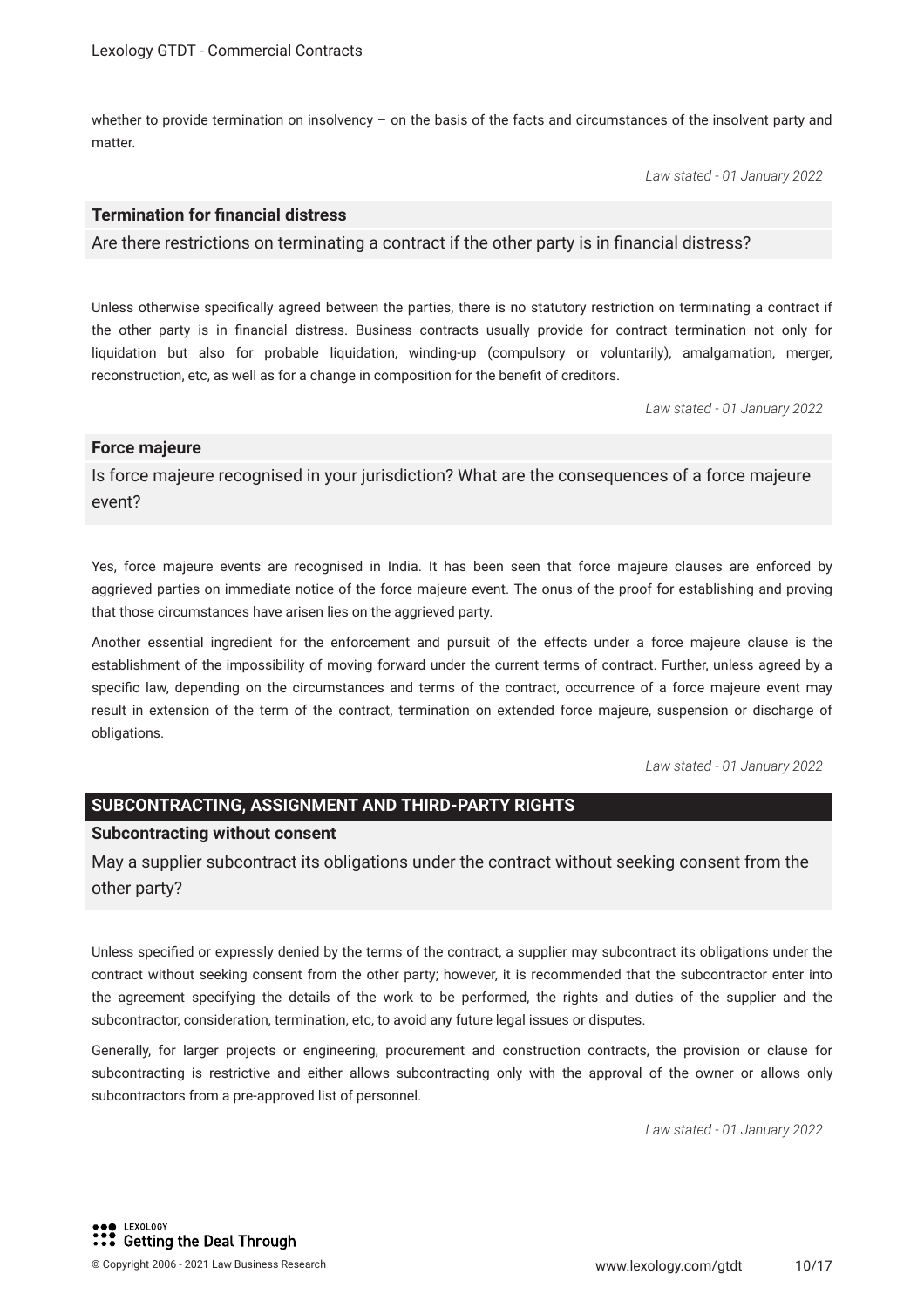# **Statutory rules**

Are there any statutory rules that apply to subcontracting in your jurisdiction?

There are no statutory rules or provisions that apply to subcontracting in India; however, if the subcontracting is restrictive of the rights of the parties in any way or violates any specifc law, the courts may intervene to adjudicate the matter on the basis of its merits.

*Law stated - 01 January 2022*

# **Assignment of rights and obligations**

May a party assign its rights and obligations under the contract without seeking the other party's consent?

Unless explicitly permitted by the terms of the contract, a party may assign it rights and obligations under the contract without seeking the other party's consent. Typically, in the case of a dispute owing to the absence of such specifc terms or clauses, the consent, intention, facts and circumstances of the case and the contract are considered.

*Law stated - 01 January 2022*

What statutory controls apply to the assignment of rights or obligations under a supply contract?

There are no statutory controls for assignment of rights or obligations under a supply contract, unless specifcally required under the law to enter in an additional contract or if directed by the courts.

*Law stated - 01 January 2022*

# **Enforcement by a third party**

How may a third party enforce a term of the contract?

A third party to a contract cannot enforce the terms of a contract, and the courts in India have attempted to clarify ambiguities by applying the doctrine of privity. The doctrine of privity has been well recognised, albeit with certain exceptions, such as the possibility of a benefcially entitled third party to have a right to enforce the agreement, thus allowing such third party to enforce the terms of the contract.

Additionally, the courts of higher jurisdiction in India may allow writ petitions or public interest litigation if there arises a question affecting public interest or where a party is directly affected. Likewise, a claim by a third party may also be enforced under tort law, giving rise to a civil cause of action.

*Law stated - 01 January 2022*

# **DISPUTES**

# **Limitation periods**

What are the limitation periods for breach of contract claims? Is it possible to agree a shorter limitation period?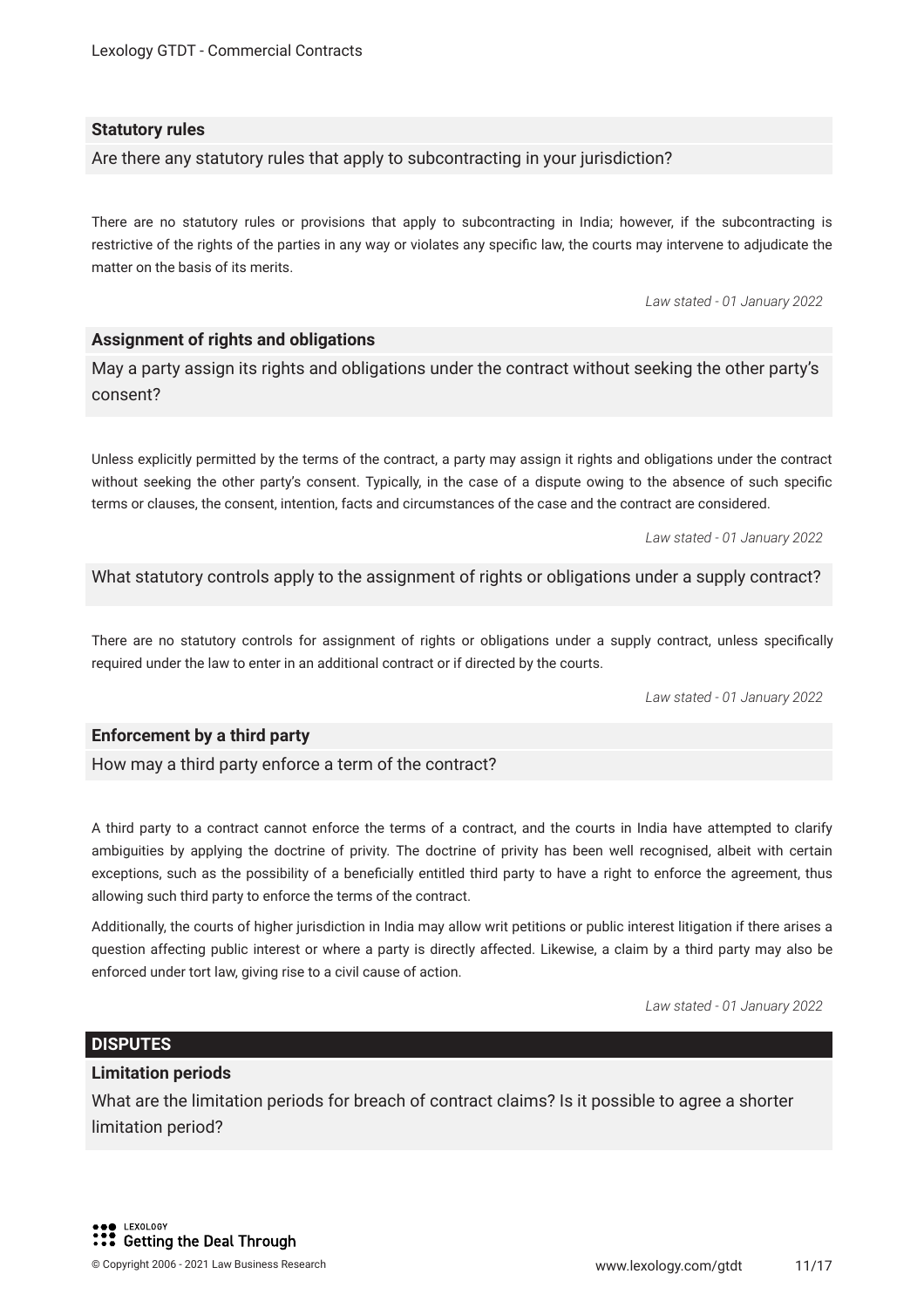The limitation period for breach of contract claims is three years. The commencement of the limitation period depends on the nature of the contract and the number of the breaches, among other things.

Accordingly, the limitation period for breach of contract starts from the time of occurrence of a single breach. In case of successive breaches, the limitation period will start from the time of occurrence of the relevant breach. Where the breach is continuing, the limitation period will start from the time of cessation of the breach.

The courts have observed that a contract may be rendered void if the limitation period agreed is shorter than that provided by the Limitation Act 1963 , and in consideration of the facts, issues and circumstances of the case.

*Law stated - 01 January 2022*

# **Choice-of-law clauses**

Do your courts recognise and respect choice-of-law clauses stipulating a foreign law?

Yes, courts in India recognise and respect international commercial contracts governed by foreign law if the choice of foreign law is bona fde and legal, not offensive to public policy and not isolated from the purpose of the contract entered into between the parties. Additionally, for dispute resolution, parties may opt for alternative mechanisms, such as mediation and arbitration, and may also opt for international arbitration forums such as the Singapore International Arbitration Centre, the London Court of International Arbitration and the International Chamber of Commerce.

*Law stated - 01 January 2022*

Do your courts recognise and respect choice-of-jurisdiction clauses stipulating a foreign jurisdiction?

Yes, the courts in India recognise and respect international commercial contracts governed by foreign law and allow parties the fexibility to decide their choice of jurisdiction, only if there is one Indian party and the other party is a foreign party.

The Arbitration and Conciliation Act 1996 provides interim and urgent relief to parties to a contract over their jurisdiction and related issues of dispute. If there are two Indian parties, choice of jurisdiction is not available.

In accordance with Modi Entertainment Network and Anr v WSG Cricket Pte Ltd [(2003) 4 SCC 341], parties can choose, in respect of commercial contracts, any court of natural jurisdiction or foreign court of their choice as a neutral forum.

*Law stated - 01 January 2022*

# **Efficiency of the local legal system**

How efficient and cost-effective is the local legal system in dealing with commercial disputes?

The Indian judicial system is vast and has several branches that specialise in dispute resolution. While courts in some countries are often overwhelmed with cases, India has a highly divided and organised structure of courts that reduces the burden and increases the efficiency of decision-making.

There has been a substantial rise in the number of young judges adjudging matters in India at both lower and higher levels, therefore solving the problems arising from having less infrastructure.

For any party to a dispute, the dispute and legal system may seem efficient and cost-effective owing to several factors, such as proper legal guidance, different routes and approaches to the courts. Owing to these steps, resolving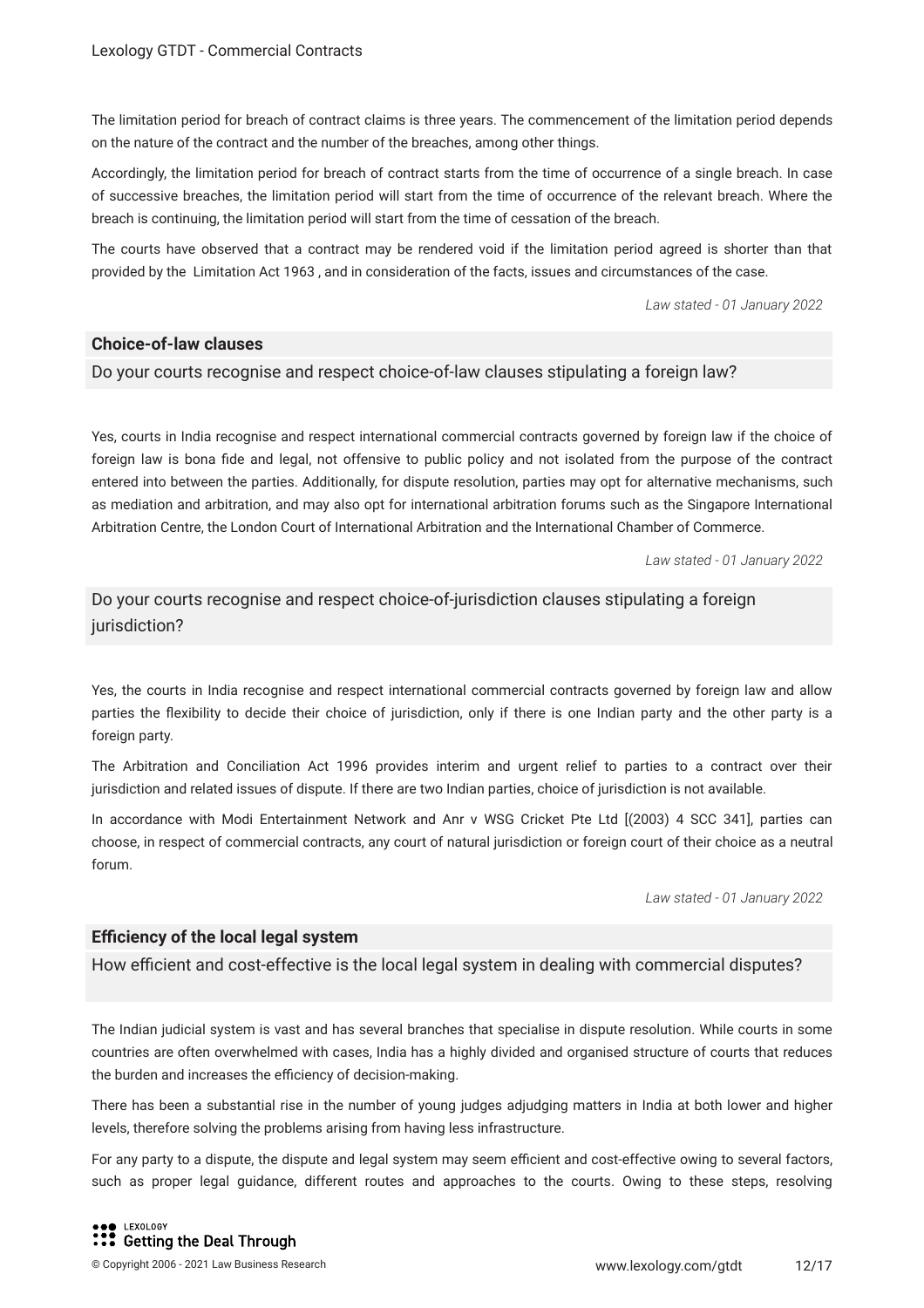commercial disputes through the local legal system is efficient and advisable.

*Law stated - 01 January 2022*

# **New York Convention**

Is your jurisdiction a signatory to the New York Convention on the Recognition and Enforcement of Foreign Arbitral Awards? Which arbitration rules are commonly used in your jurisdiction?

Yes, India has signed and ratifed the New York Convention on the Recognition and Enforcement of Foreign Arbitral Awards.

In the event of domestic contracts, any disagreement between the parties is usually resolved by ad hoc arbitration conducted in line with the norms of Indian arbitration law (the Arbitration and Conciliation Act 1996). In international business transactions, however, parties often choose institutional arbitration governed by norms established by globally recognised forums such as the ICC, LCIA, and SIAC.

*Law stated - 01 January 2022*

# **REMEDIES**

# **Available remedies**

What remedies may a court or other adjudicator grant? Are punitive damages awarded for a breach of contract claim in your jurisdiction?

Depending on the circumstances of a suit, the court or adjudicator may grant some or more of the following remedies:

- damages, which are awarded for any loss or harm that occurs in the ordinary course of business. Unless shown otherwise, if the contract stipulates the amount of liquidated damages, the amount will be regarded to be the damages due in the event of a breach of contract;
- grant of injunctions (temporary or permanent);
- cancellation, revocation or rectifcation of the contract;
- specifc performance of the contract, instructed by the court if no alternate remedy is available;
- specifc relief for the enforcement of individual civil rights or the recovery of immovable or movable property;
- punitive damages in special circumstances where the court is of the opinion that the loss that has occurred is outrageous, and the award for damages shall be granted.

The courts rarely award punitive damages. The Supreme Court, in the case of International Advanced Research Centre for Powder Metallurgy and New Materials (ARCI) and Ors v Nirma Cerglass Technics Private Limited and Anr [Criminal Appeal No. 2128 of 2011], observed that only punitive damages as relief can be granted for breach of commercial contracts as they are civil in nature; however, criminal liability can be imposed if it is established that the intention of the accused was dishonest at the time he or she made a promise and entered into a transaction with the complainant to part with his or her property or money.

*Law stated - 01 January 2022*

# **UPDATE AND TRENDS**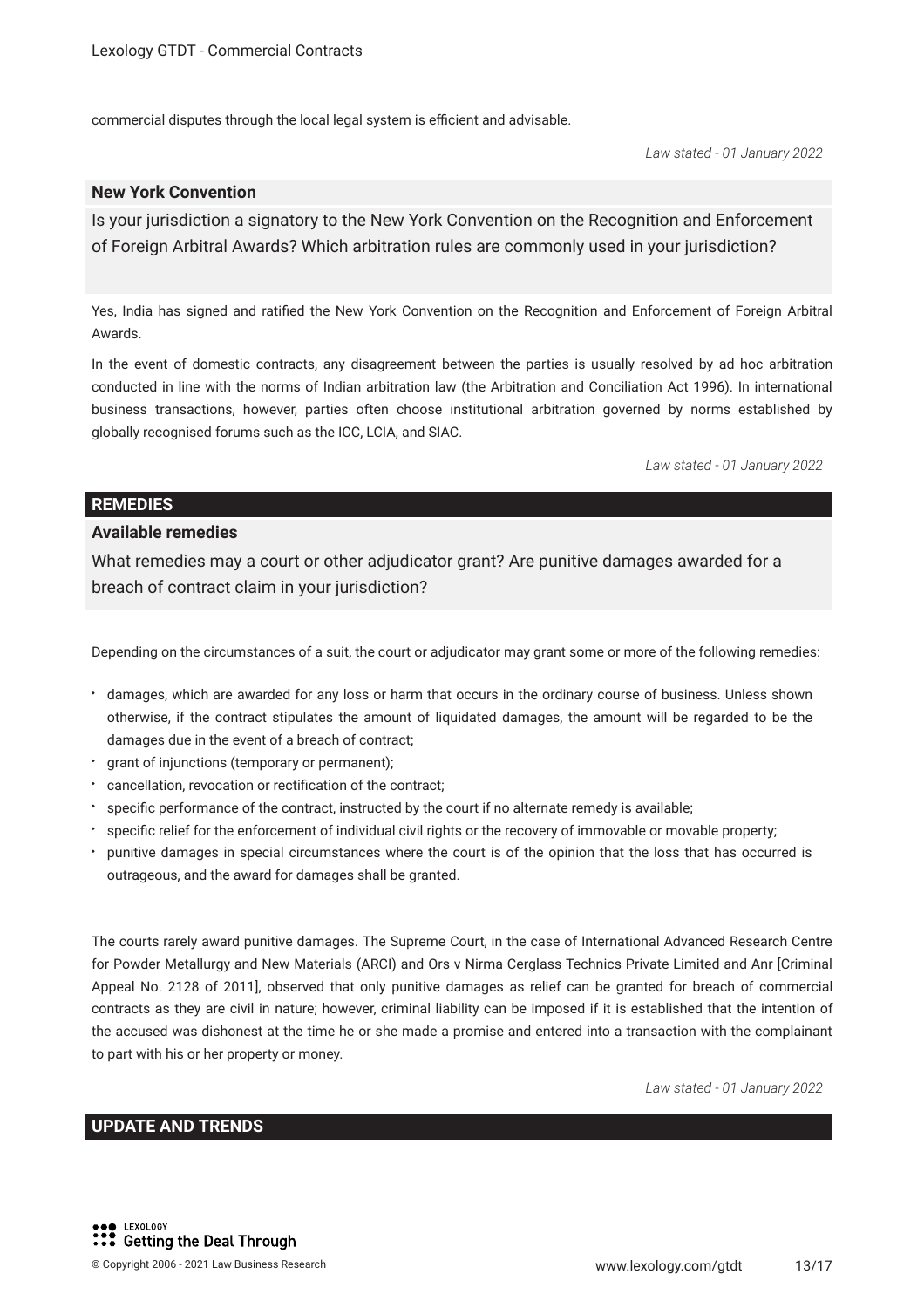# **Recent developments**

Are there any other current developments or emerging trends that should be noted?

Owing to the impact of the covid-19 pandemic, India has seen an immense evolution in the legal feld as the impact on several businesses and organisations created an immediate need for evolution.

# **Digitisation**

There has been a digital transformation, and organisations are now adopting electronic signatures. Many organisations are using contract management software, which assists in streamlining contract creation, review, execution and management.

# **Applicability of force majeure clause and other clauses**

Force majeure clauses garnered huge recognition, especially with regard to the assessment of implications and effects over a contact. Many contracts were not fulflled or delayed owing to those clauses, and the courts upheld that the pandemic should be considered under force majeure clauses.

A force majeure clause releases the contracting parties from carrying out their obligations in the event of a defned set of events that are beyond the parties' control. The clause must be specifcally stated in the contract to apply.

Other important clauses that have been added or adopted include those in relation to dispute resolution, choice of law, indemnities and termination.

# **Insolvency and fnancial distress**

With the onset of the pandemic, the central government suspended the initiation of any fresh insolvency petitions against companies for one year and kept all covid-19-related debt outside the purview of the Insolvency and Bankruptcy Code 2016 .

Restructuring schemes for individuals, small businesses and micro-, small and medium-sized enterprises holding signifcance for fnancial institutions were reintroduced.

*Law stated - 01 January 2022*

# **Coronavirus**

What emergency legislation, relief programmes and other initiatives specific to your practice area has your state implemented to address the pandemic? Have any existing government programmes, laws or regulations been amended to address these concerns? What best practices are advisable for clients?

The Indian government has granted a number of relaxations in light of the pandemic.

# **Ministry of Corporate Affairs**

The Ministry of Corporate Affairs allowed companies to spend their corporate social responsibility (CSR) funds on the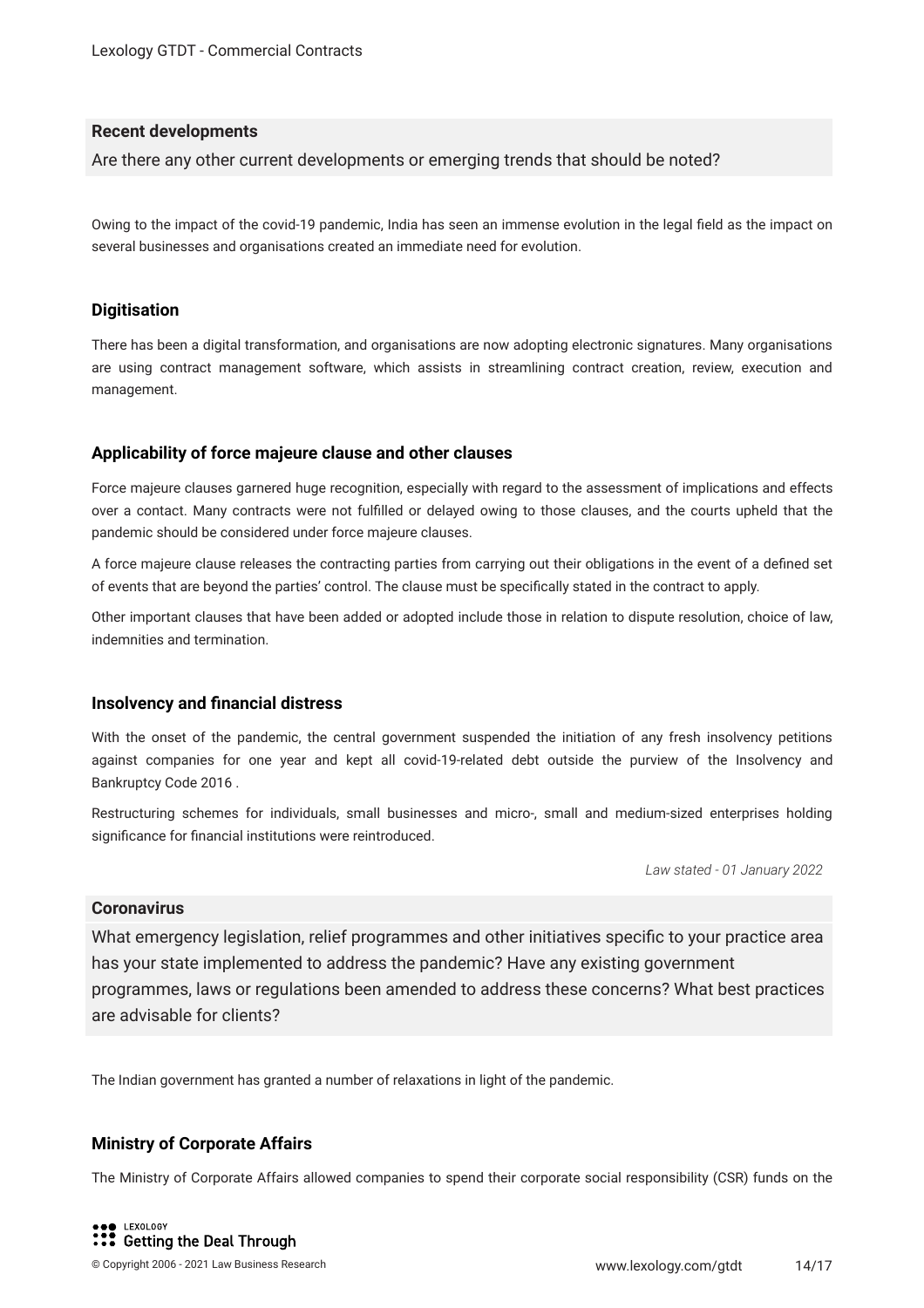pandemic-related affairs and also inserted a provision to the Companies (Corporate Social Responsibility Policy) Amendment Rules 2020 stating that a company engaged in research and development activity of a new vaccine, drugs and medical devices in their normal course of business may undertake research and development activity of a new vaccine, drugs and medical devices related to covid-19 in collaboration with any institute or organisation.

# **Taxation and income tax fling**

The Ministry of Finance, during the budget sessions and other departmental discussions, extended the fnal dates for filing income tax returns, reduced the rate of interest for delay in filing, removed the late fee or penalty for goods and services tax payments of companies with a turnover of 50 million rupees or more.

#### **RBI**

In March 2020, the Reserve Bank of India (RBI) reduced the repo and reverse repo rates by 115 and 155 basis points (bps) to 4.0 and 3.35 percent, respectively, and announced liquidity measures across three measures comprising longterm repo operations, a cash reserve ratio cut of 100 bps and an increase in marginal standing facility to 3 per cent of the statutory liquidity ratio.

The RBI created a facility to help the state government's short-term liquidity needs and relaxed export repatriation limits. It also announced a resolution plan for corporate and personal loans that were classifed as 'standard' as of 1 March 2020 but that were stressed owing to the pandemic.

Several extensions were granted for due dates for the issue of notices, notifcations, approval orders, sanction orders, flings of appeal, returns, return statements, applications, reports and other documents by taxpayers, including investments on savings instruments or investments for rollover benefts of capital gain, under various acts.

# **Labour and employment**

The government announced relief for daily wage workers and construction workers of 1000 rupees per person for all states and union territories. Such amounts shall be made via direct beneft transfer from the cess pool under the Building and Other Construction of Workers (Regulation of Employment and Conditions of Service) Act 1996 .

# **Real estate**

The Real Estate Regulatory Authority recognised the covid-19 pandemic as a force majeure event and granted an extension for registration and completion of registered projects, and allowed the release of partial bank guarantees for ease in cash fows.

Owing to the aforementioned relief and emergency legislation, the legal advisers of these parties must implement new legal strategies and measures for risk analysis. Businesses can take the following steps:

- $\cdot$  implement policies on a regular and thorough basis for contract verification and risk evaluation of legal duties;
- review contracts on a regular basis to assess a party's rights and obligations there must be enough flexibility in the contracts to accommodate changing circumstances; and
- encourage mediation and alternative dispute resolution clauses in the event of a disagreement between the contractual parties.

Businesses can suffer huge losses if commercial contracts are not thoroughly examined. Following the pandemic,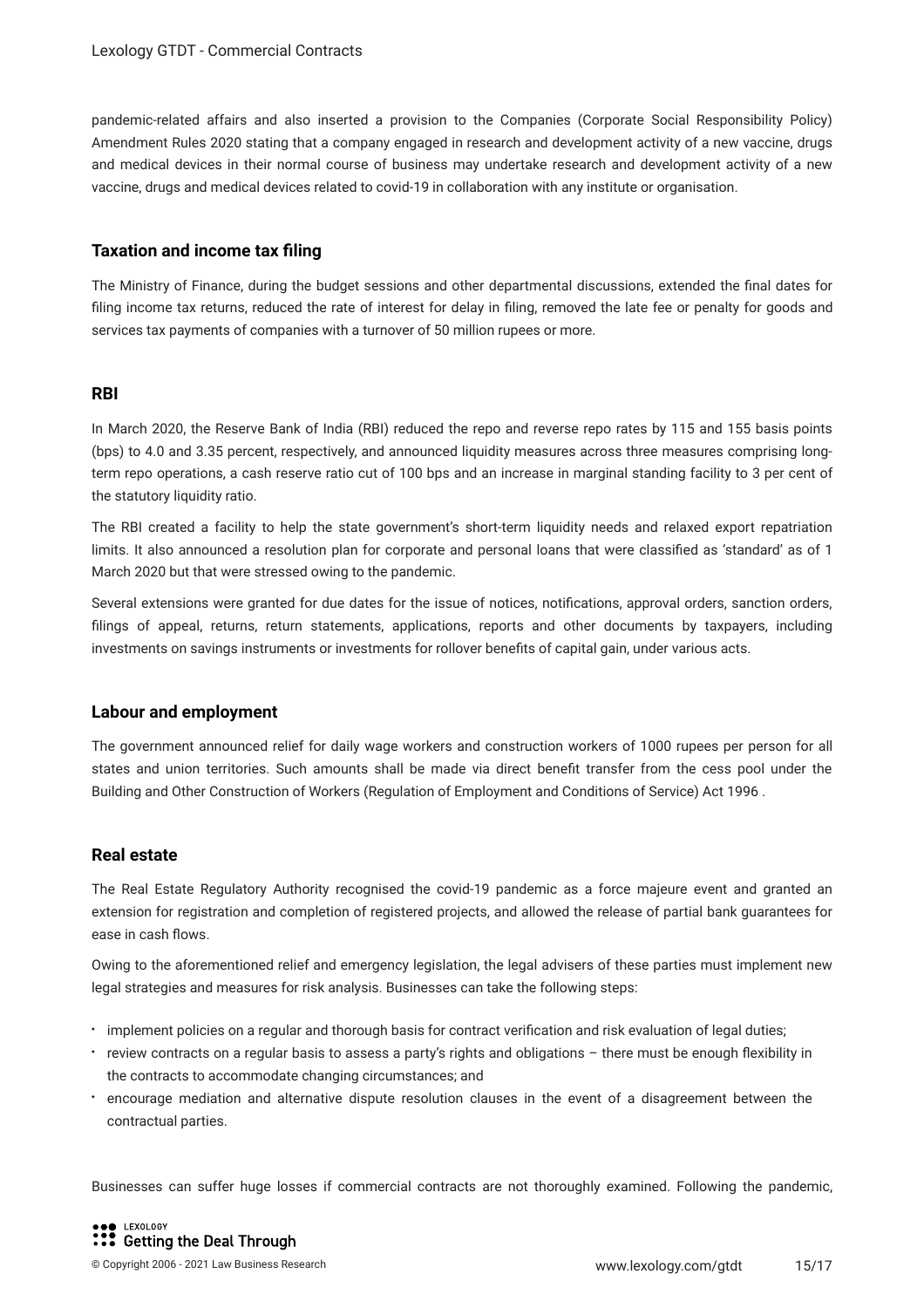assessing professional dangers has become critical to ensuring continued operation and proft.

*Law stated - 01 January 2022*